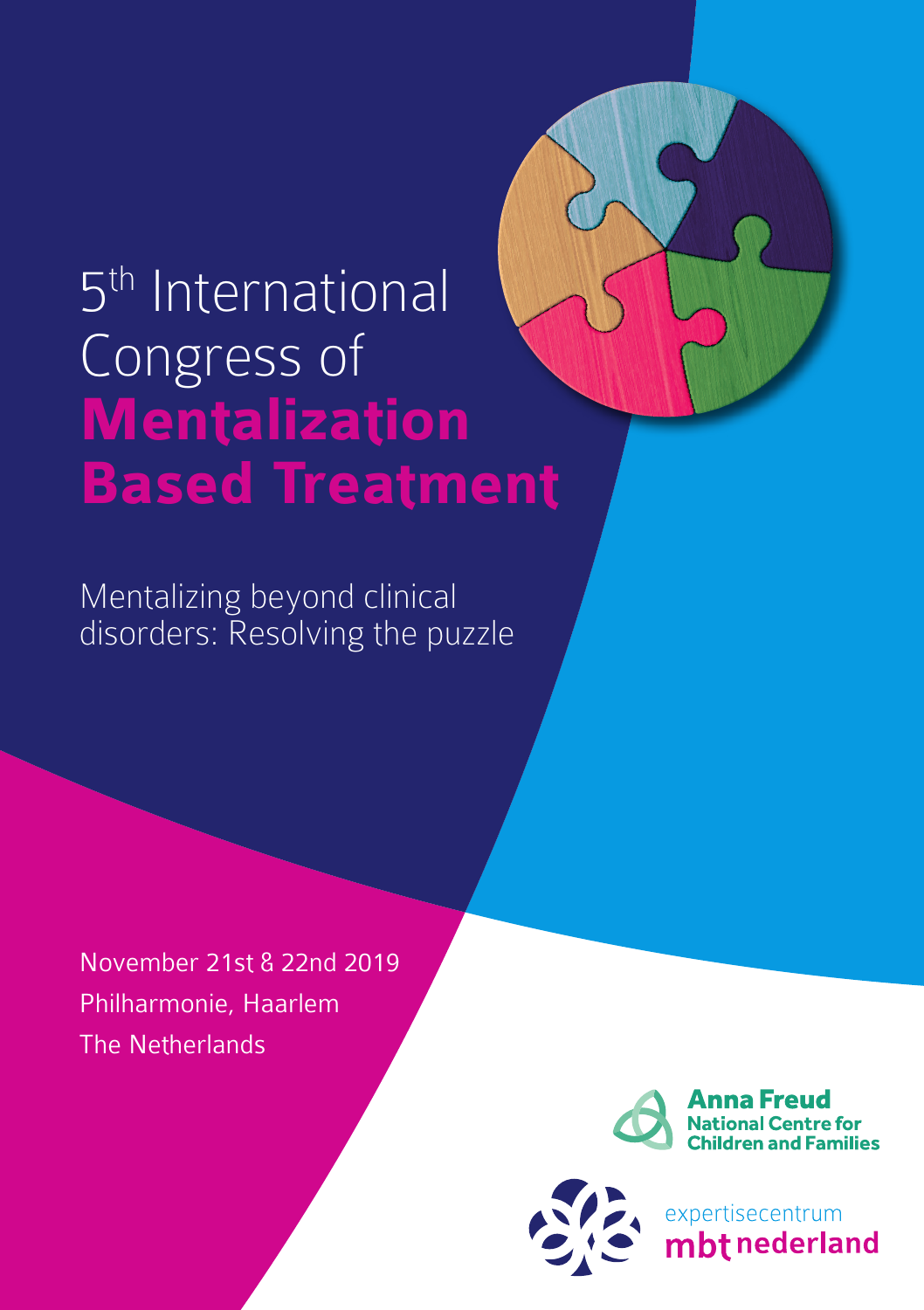

## 5<sup>th</sup> International Congress of **Mentalization Based Treatment**

MBT Netherlands is proud to host the 5th International Congress of MBT. The previous 4 international conferences have been a great success. The focus of this conference will be on broadening your knowledge on mentalizing in a range of clinical disorders and on providing an overview of the latest research and developments in MBT.

Top international MBT Experts and clinicians will be present and are very pleased to share these developments with you.

Plenary sessions will be presented by Anthony Bateman, Peter Fonagy, Patrick Luyten, Eia Asen, Dickon Bevington, Sebastian Simonsen, Sebastian Euler, Martin Debbané, Sune Bo Hansen, Nick Midgley, Carla Sharp and Maaike Smits.

The expert at work sessions (clinical workshops) will be presented by Saskia Knapen, Carla Sharp, Anthony Bateman, Marianne Verfaille, Sheila Redfern, Lidewij Gerits, Patrick Luyten, Nicole Muller and Norka Malberg.

## **Poster presentation**

You are invited to present your research findings and ideas in a poster presentation. The poster session is scheduled for Thursday November 21st during the reception. To reserve your spot for the poster session, please submit your abstract by email (info@mbtnederland.nl) before August 31st.

## **Experts at work sessions**

Participants can choose 2 'Expert at work' sessions, one from Group A and one from Group B. More information about the workshops can be found at mbtnederland.nl/mbt-congres.

## **Expert at work sessions Group A**

Saskia Knapen Towards mentalizing systems: An introduction to Adaptive Mentalization-Based Integrative Treatment (AMBIT)

Carla Sharp MBT groups for adolescents

Anthony Bateman MBT groups for Antisocial Personality Disorder

Marianne Verfaille Mentalization-Based Creative Arts Therapies

## **Expert at work sessions Group B**

Sheila Redfern Reflective Parenting

Lidewij Gerits Mentalization-Based Approaches to Working with Families

Patrick Luyten Embodied mentalizing

Nicole Muller and Norka Malberg Mentalization-Based treatment for traumatized children and their parents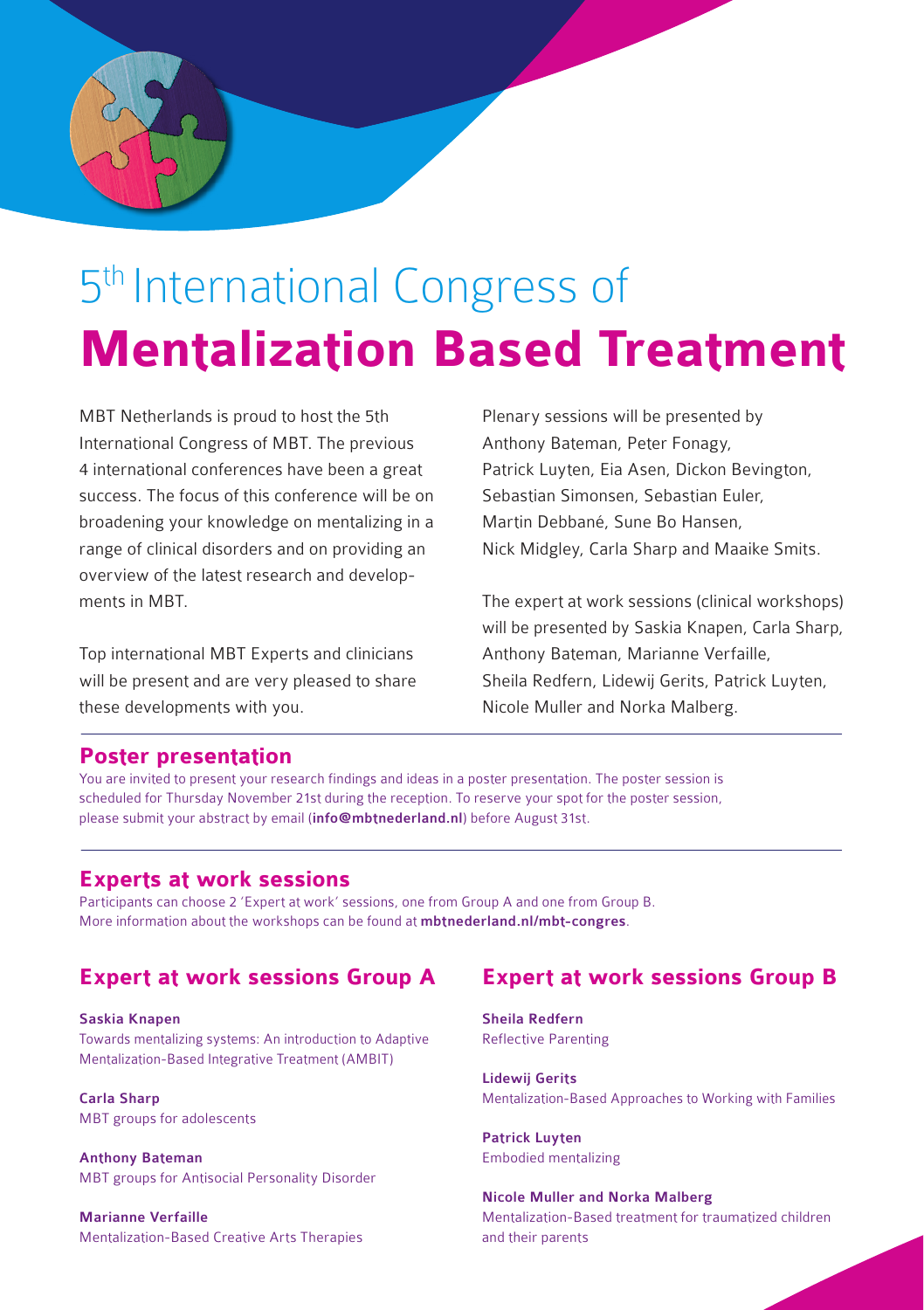## Programme 5th International MBT Conference

## **Thursday November 21st**

| 08.45 - 09.15   | Registration                     |
|-----------------|----------------------------------|
| 09.15 - 09.30   | Opening                          |
| 09.30 - 10.15   | Anthony Bateman:                 |
|                 | Mentalizing: Where did we start, |
|                 | where are we and what have we    |
|                 | changed our minds about?         |
| $10.15 - 10.45$ | <b>Break</b>                     |
| $10.45 - 11.30$ | Eia Asen:                        |
|                 | Social Systems: Mentalizing      |
|                 | beyond the microcosm of the      |
|                 | individual and family            |
| $11.30 - 12.15$ | Dickon Bevington:                |
|                 | Mentalizing in teams             |
| $12.15 - 13.30$ | Lunch                            |
| $13.30 - 14.15$ | Sebastian Simonsen:              |
|                 | Formulation and short term MBT   |
| 14.15 - 15.00   | Sebastian Euler:                 |
|                 | <b>MBT</b> and narcissism        |
| $15.00 - 15.30$ | <b>Break</b>                     |
| $15.30 - 16.15$ | Martin Debbané:                  |
|                 | MBT for psychosis                |
| $16.15 - 17.00$ | Sune Bo Hansen:                  |
|                 | MBT group and adolescents        |
| $17.00 - 17.15$ | Closing Day 1                    |
| 17.15 - 18.45   | Reception and poster             |
|                 | presentations                    |

## **Friday November 22nd**

| 08.45 - 09.15   | Registration                     |
|-----------------|----------------------------------|
| 09.15 - 09.45   | Nick Midgley:                    |
|                 | Current research - childhood     |
| $09.45 - 10.15$ | Carla Sharp:                     |
|                 | Current research - adolescence   |
| $10.15 - 10.45$ | Maaike Smits:                    |
|                 | Current research - adulthood     |
| $10.45 - 11.15$ | <b>Break</b>                     |
| $11.15 - 12.15$ | Experts at work sessions Group A |
| 12.15 - 13.30   | Lunch                            |
| 13.30 - 14.30   | Experts at work sessions Group B |
| 14.30 - 15.00   | <b>Break</b>                     |
| $15.00 - 15.45$ | Patrick Luyten:                  |
|                 | <b>MBT</b> and trauma            |
| $15.45 - 16.30$ | Peter Fonagy:                    |
|                 | The future prospects of mentali- |
|                 | zation-based therapies:          |
|                 | A comprehensive review           |
|                 |                                  |